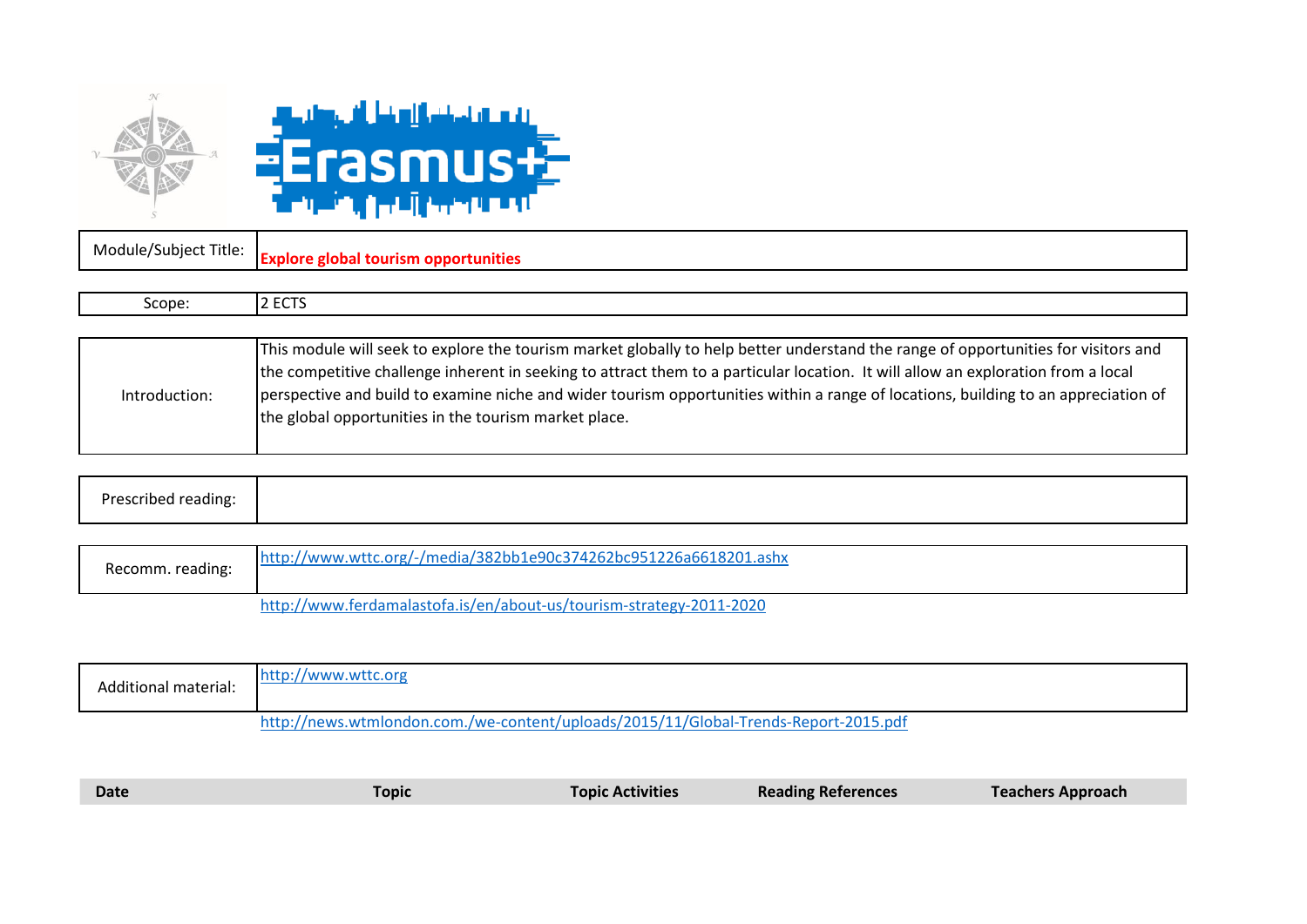| Day 1 |                                  |         |  |
|-------|----------------------------------|---------|--|
|       | Exploring range of developing    |         |  |
|       | tourism niche markets within the |         |  |
|       | students domestic location       |         |  |
|       |                                  | Iceland |  |

| Day 2 |                                   | and differences and in  |                                                             |
|-------|-----------------------------------|-------------------------|-------------------------------------------------------------|
|       | Exploring niche tourism offers in | tourism between Iceland |                                                             |
|       | Scotland and Spain examining any  | and Spain? What do you  |                                                             |
|       | differences and similarities      | think are the three key |                                                             |
|       |                                   | niches in each country? | http://scottishtourismalliance.co.uk/tourism-scotland-2020/ |

| Day 3 |                                                                                                               |                                                                          |  |
|-------|---------------------------------------------------------------------------------------------------------------|--------------------------------------------------------------------------|--|
|       | Exploring niche tourism offers in<br>connected or similar countries that<br>differ from the domestic location | Depends on location - good<br>to look at some different<br><b>places</b> |  |

|  | Day 4 | <b>Exploring global tourism trends</b><br>examining established and newly<br>emerging niches in relation to the<br>global tourism industry | What are the developing<br>markets and opportunities<br>in global tourism |                                                      |
|--|-------|--------------------------------------------------------------------------------------------------------------------------------------------|---------------------------------------------------------------------------|------------------------------------------------------|
|  |       |                                                                                                                                            |                                                                           | http://www.e-unwto.org/do/pdf/10.18111/9789284416899 |

| Day 5 | This day/session will be used to<br>summarize the course and learning<br>outcome. It can be done in the form<br>of tests, projects presentations or<br>other, depending on the courses<br>lfocus. |  |  |
|-------|---------------------------------------------------------------------------------------------------------------------------------------------------------------------------------------------------|--|--|
|       |                                                                                                                                                                                                   |  |  |